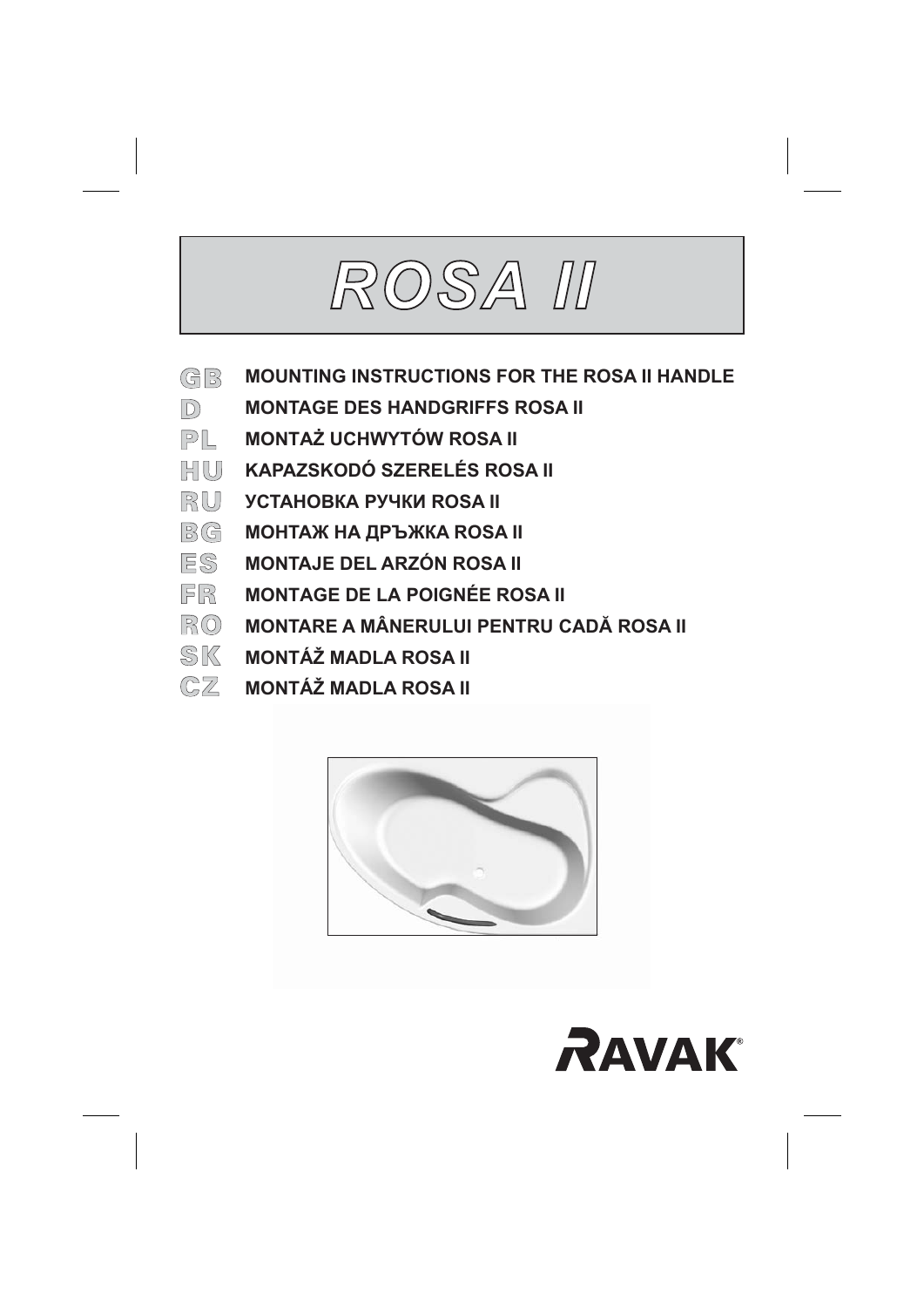# GB

### **MOUNTING INSTRUCTIONS FOR THE ROSA II HANDLE**



#### **BASIC MOUNTING KIT**

| 1. PU handle Left/ Right/   |
|-----------------------------|
| 2. Galvanized screw M8x50mm |

- 3. Galvanized washer
- $\varnothing$  8.5mm diameter
- 4. Nut M8
- 5. Template

3 pcs 3 pcs 3 pcs 2 pcs

 $1nc$ 



On the ROSAII bathtub, the handle is mounted to the middle of the curved part of the bathtub, near the overflow. Both ends of the handle are shaped differently to coincide with the curvature of the bathtub. The handle cannot be mounted in the opposite way.

**The handle must be mounted before installation of the bathtub. It cannot be mounted afterwards!**



We recommend that you test the handle in different positions until the correct position for you has been found. Mount the handle on the upper flat of the widened bathtub rim. The slight springiness of the handle allows it to be pressed into the exact place against the wall of the bathtub.

Place the handle into the desired position and with a soft pencil mark the exact shape of the seating part of the handle onto the bathtub.Axis of the handle should be set even to curvature of the bathtub, approximately 30 mm from the outer edge of the bathtub.



Remove the backing paper from the template and seat the clear, self-adhering foil of the template over the pre-marked shapes on the bathtub. Adjust it so that the shape of the template is symmetrical to the shape marked on the bathtub. ATTENTION: the templates are not symmetric!

Follow the same steps for the other side of the handle. Visually check that the marked holes are correct by placing the handle over them.



In the marked places on the inner side of the bathtub, drill holes of 3 mm in diameter. Now, widen the holes to 8.5mm. Drill very carefully! Use only light pressure when drilling quickly and keep the drill upright (on the same angle as the threads of the handle).



Before final placement of the handle, place a small amount of silicone on the outer side of the holes, under the washers.



Put the handle in place and tighten the M8 screws and washers from the under side of the bathtub. (Slight adjustments can be made by drilling the holes to a maximum of 10mm!).



Tighten the screws normally. Over-tightening of the screws can cause deformation of the handle.

**RAVAK a.s., Obecnická 285, 261 01 Příbram 1, ČR** tel.: 318 427 111, 318 427 200, fax: 318 427 269, 318 427 278, e-mail: info@ravak.cz, www.ravak.com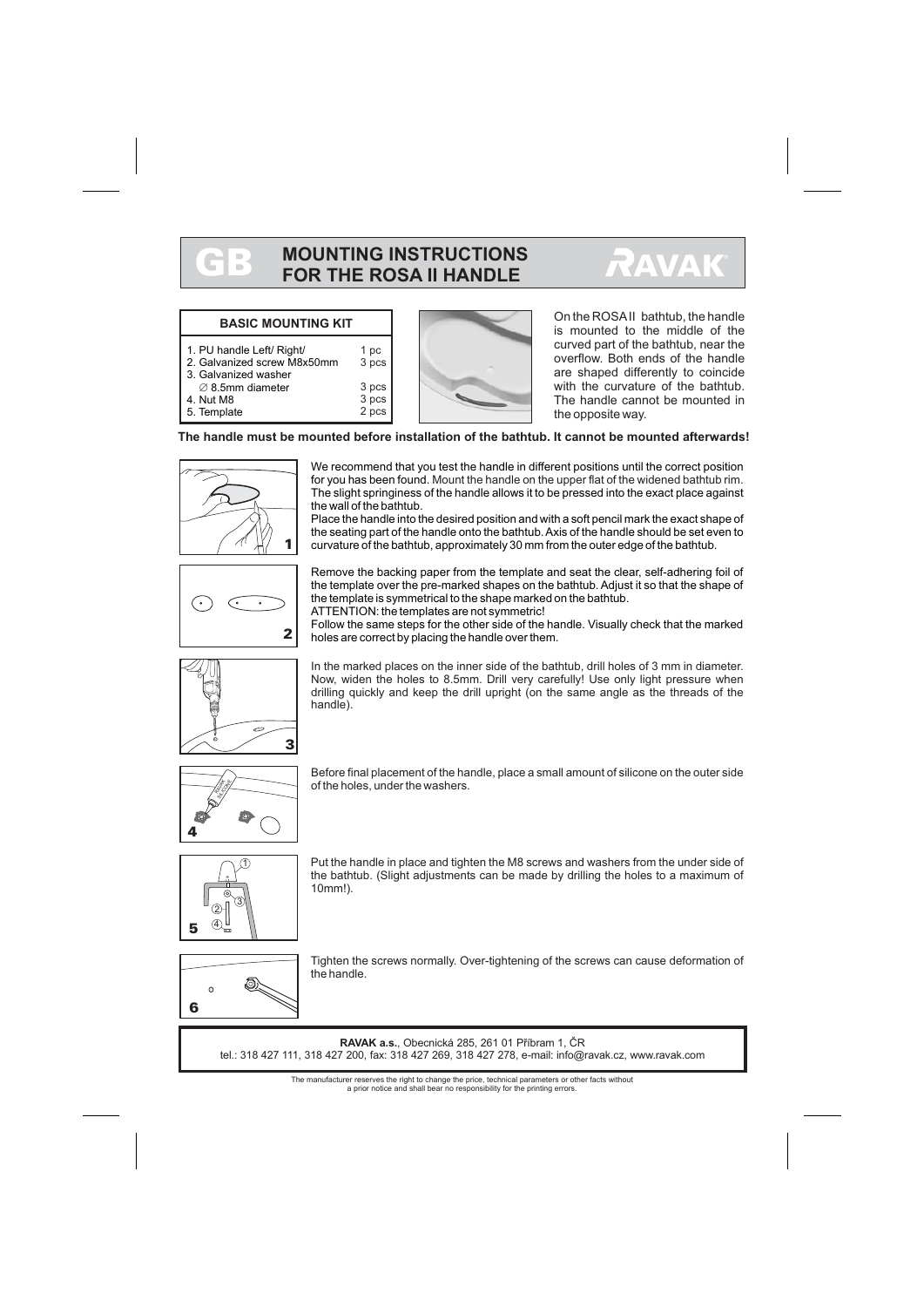

#### **BASISMONTAGESATZ**

- 1. Griff PU link (recht)
- 2. Verzinkte Schraube M 8x50 mm 3 St.
- 3. Verzinkte Unterlagscheibe
- $\varnothing$  8,5 mm
- 4. Mutter M8
- 5. Schablone

D

1 St. 3 St. 3 St. 2 St.



Der Handgriff wird auf die Wanne ROSA II in das mittlere Formteil der Wanne montiert, in der Nähe des Überlaufs. Hinsichtlich der Form knüpft sie an die Rundungen der Wanne an, deshalb hat er unterschiedliche Enden und MAN KANN IHN NICHT UMDREHEN.

#### **Die Handgriffe werden vor dem Einbau der Wanne montiert, eine zusätzliche Montage ist nicht möglich!**



Für die Wahl der günstigsten Position und vor allem der Höhe empfehlen wir die Plazierung des Handgriffs praktisch an der Wanne zu überprüfen.

Den elastischen Handgriff kann man an der Fläche der Wanne nachformen.

Den Handgriff in die gewählte Position an die Wanne bringen und mit einem weichen Stift den genauen Umriß des Aufsitzteils auf die Wanne markieren.Griffachse sollte gleichlaufend mit dem Radius der Badewanne sein, ca 30 cm von derAussenkante.



Von der Schablone das Deckpapier abnehmen und die durchsichtige selbstklebende Folie auf die vorgezeichnete Form auf der Wanne legen. Die Schablone so ausgleichen damit sie einen gleichmäßigen Abstand zwischen der Form auf der Wanne und der Folie auf der gesamten Umfassung hat. ACHTUNG! Schablonen sind nicht symmetrisch!

Genauso auch am anderen Ende des Handgriffs vorgehen. Die markierten Öffnungen noch visuell durchAnlegen des Handgriffs an die Wanne kontrollieren.

ے 3

Von der Innenseite der Wanne Öffnungen von  $\varnothing$  3 mm in die gekennzeichneten Stellen bohren, anschließend Öffnungen mit einem  $\varnothing$  8,5 mm. Sehr vorsichtig bohren, nur mit wenig Druckkraft, bei höheren Umdrehungen, senkrecht zur Wanne (in der Achse des Handgriffgewindes).



Vor der definitiven Befestigung des Handgriffs von der Außenseite um die Öffnung unter die Unterlagscheibe Silikonspachtel auftragen.



Den Handgriff anlegen und von der Außenseite mit den Schrauben M8 mit Unterlagscheibe befestigen. (Geringe Meßungenauigkeiten können durch Aufbohrung der Öffnungen von max. Ø 10 mm ! korrigiert werden).



Die Schrauben mit angemessener Kraft anziehen, damit es nicht zu einer Beschädigung des Handgriffes kommt.

**Ravak Gesellschaft** für Sanitärprodukte mbH, Alexanderstrasse 58, D - 45472 Mülheim an der Ruhr Tel. (0208) 37789-30 Fax. 0208 37789-55, www.ravak.de, e-mail: info@ravak.de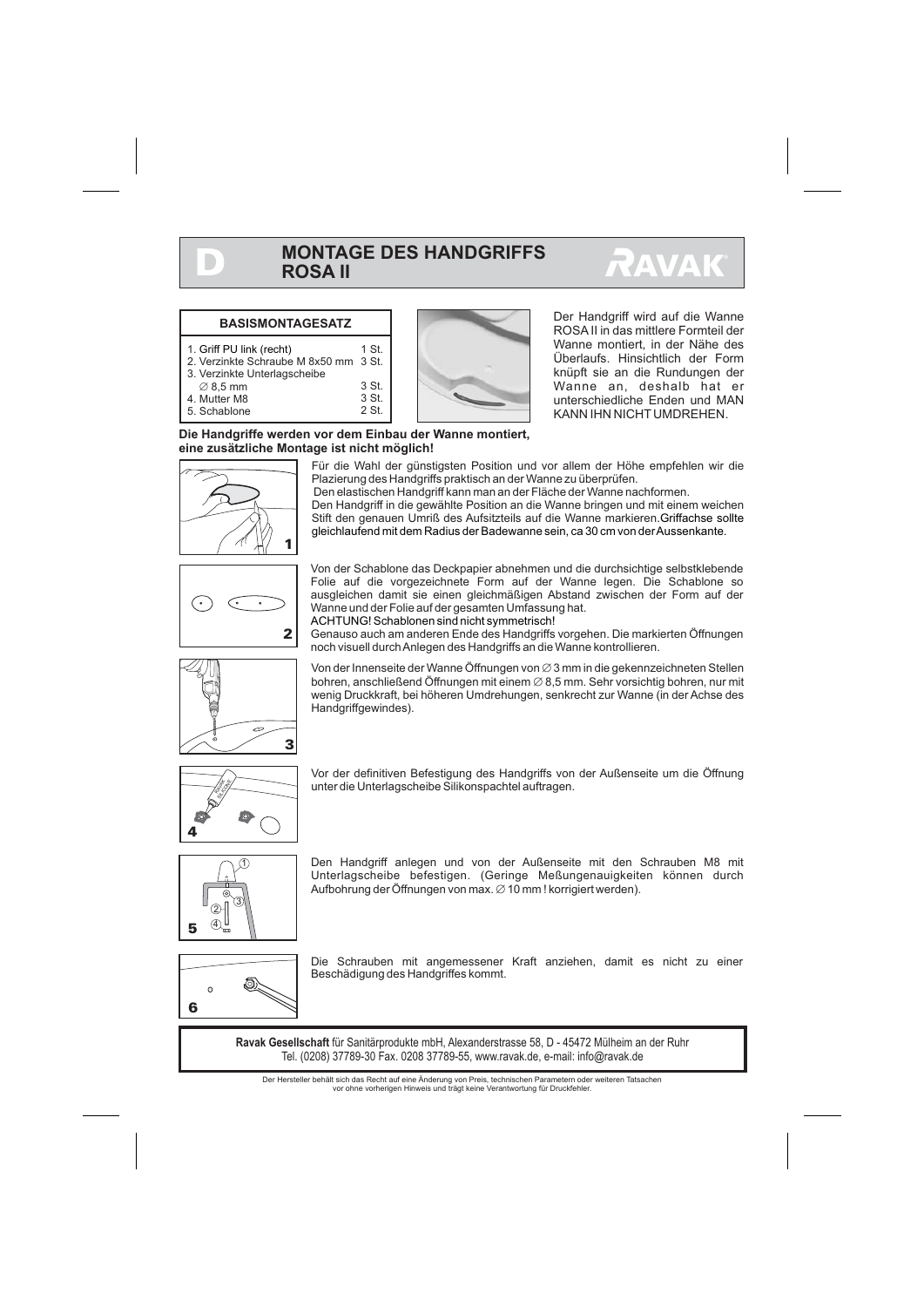$1$  ezt

3 szt 2 szt



#### **ZESTAW DO MONTAŻU:**

- 2. Śruba ocynkowana M 8x50 mm 3 szt
- 3. Podkładka ocynkowana ∅ 8,5 mm 3 szt
- 4. Œruby M8
- 5. Szablon



Do wanny ROSA II uchwyt montujemy w środkowej profilowanej części wanny blisko przodu. Uchwyt dostosowany jest do kształtu wanny, dlatego ma różne końce i nie można go obróciæ.

#### Uchwyty montujemy przed zabudowaniem wanny, późniejszy montaż jest niemożliwy!



W celu wyboru najlepszego położenia uchwytu a przede wszystkim wysokości, zalecamy praktycznie sprawdzić miejsce umieszczenia uchwytu na wannie. Spreżysty uchwyt można dokładnie dostosować do kształtu wanny. Przykładamy uchwyt w wybranej pozycji do powierzchni wanny i miękkim ołówkiem obrysowujemy jego styczne elementy. Oś uchwytu musi być Uchwyt należy zamontować na górnej rozszerzonej krawędzi wanny.

równoległa z promieniem wanny, ok 30 mm od zewnętrznej krawędzi.



Z szablonu zdejmujemy papier ochronny i przykładamy go samoklejąca folia do obrysowanego kształtu uchwytu. Szablon wyrównujemy tak, aby była taka sama przerwa między kształtem na wannie i na folii na całym obwodzie. UWAGA: Szablony nie są symetryczne!

Tak samo postêpujemy na drugim koñcu uchwytu. Oznaczone otwory nale¿y wizualnie skontrolować przykładając do nich uchwyt.



W oznaczonych miejscach wiercimy z wewnętrznej strony wanny otwory  $\varnothing$  3 mm, a następnie otwory  $\varnothing$  8,5 mm. Należy wiercić bardzo ostrożnie, nie używając dużej siły nacisku, przy wysokich obrotach prostopadle do wanny (w osi gwintu uchwytu).



Przed definitywnym zamocowaniem uchwytu nanosimy od strony zewnętrznej pod podkładke silikon.



Przykładamy uchwyt i od zewnętrznej strony przykręcamy go śrubą M8 z podkładką. (Drobne niedokładności pomiaru możemy poprawić poprzez rozwierceniem otworów maksymalnie do  $\varnothing$  10 mm!).



Śruby dokręcamy umiarkowaną siłą, aby nie doszło do deformacji uchwytu.

RAVAK POLSKA s.a., Kałęczyn 2B, 05-825 Grodzisk Mazowiecki, POLSKA tel.: 22 / 755 40 30, fax: 22 / 755 43 90, e-mail: ravak@ravak.pl, e-mail: info@ravak.pl, www.ravak.pl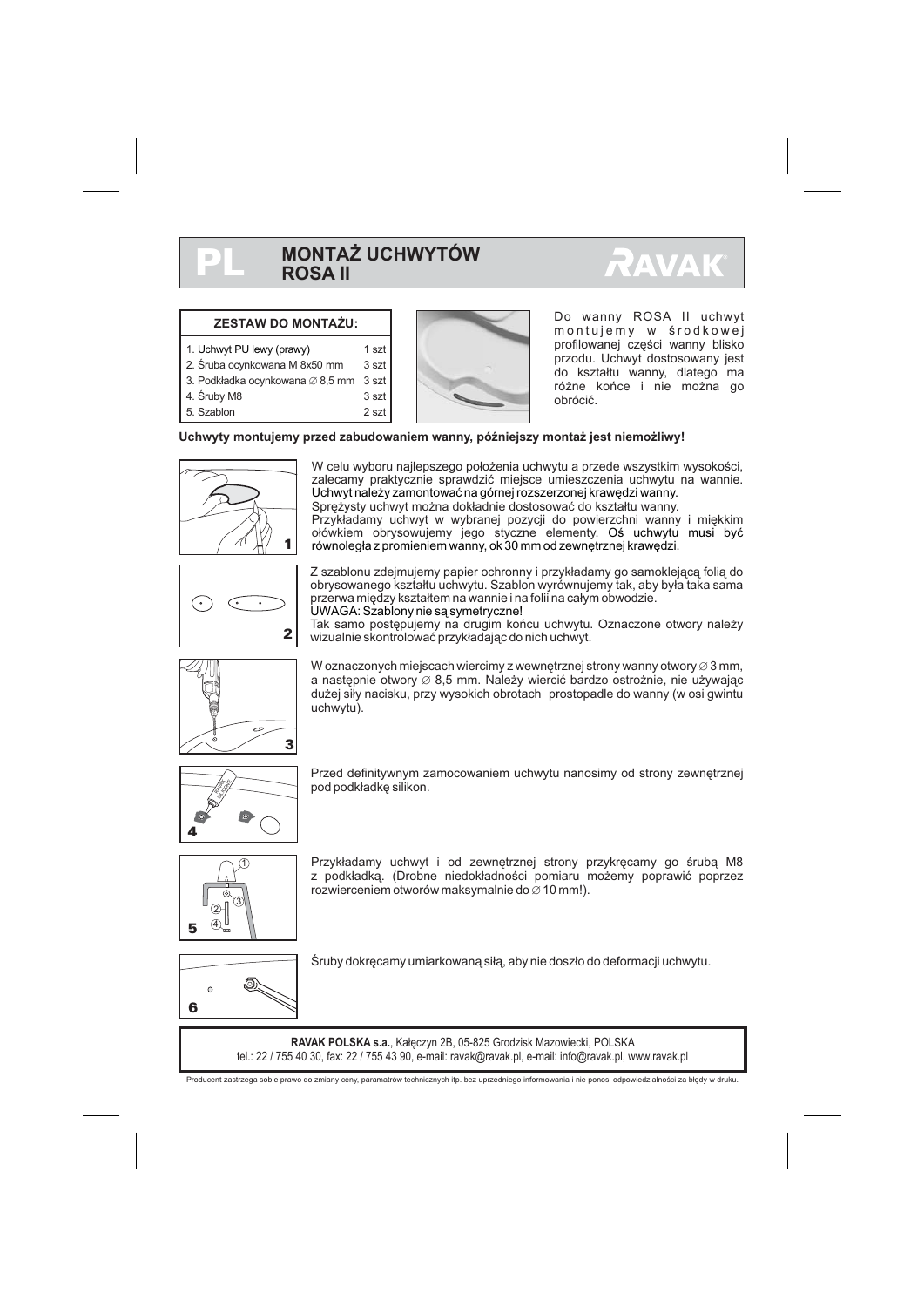## **KAPASZKODÓ SZERELÉS ROSA II**



#### **SZERELÕKÉSZLET TARTALMA**

- 1. Poliuretán kapaszkodó bal (jobb) 1 db
- 2. Cinkezett csavar M 8x50 mm
- 3. Cinkezett alátét  $\varnothing$  8,5 mm
- 4. Anyacsavar M8

**HU** 

5. Sablon



A ROSA II kád kapaszkodója a kád középsõ részénél kerül felszerelésre, a lefolyó közelében, ahol adott formájú a kád. Ezért nem lehet megfordítani a kapaszkdót.

#### **A kapaszkodót a kád beszerelése elõtt kell felszerelni, késõbb nem lehet!**

3 db 2 db



A legmegfelelõbb pozíció megtalálásához egyszerûen azt ajánljuk, hogy próbával találja meg a legjobb helyet, ahol a legjobban fekszik. A kapaszkodót a kád felsõ szélesített peremén kell elhelyezni.

A megfelelõ helyzetben puha ceruzával rajzolja körbe a kapaszkodó körvonalát a kádon. A kapaszkodó tengelyének párhuzamosnak kell lennie a kád rádiuszával, cca 30 mm -re a kád belsõ peremétõl.



A sablonról vegye le a takarópapírt és helyezze a körberajzolt formára az öntapadós fóliát. Egyenesítse ki a sablont úgy, hogy egyforma legyen a hézag a rajzolt forma és a sablonon levõ forma között a forma egész kerületén. FIGYELEM:A sablonok nem szimmetrikusak!

Ugyanezt tegye a kapszkodó másik végén. Amegjelölt nyílásokat ellenõrizze még le egyszer vizuálisan is a kapaszkodó felhelyezésével.



A kijelölt részeken belülről fúrja ki a nyílásokat (∅ 3 mm, és ∅ 8,5 mm). Nagyon óvatosan fúrjon, kicsi nyomóerõvel, magas fordulaton, merõlegesen a kádra.



A vegsõ felhelyezés elõtt tegyen szilikonos tömítõt a nyílás külsõ részére a tömítés alá.



Tegye a helyére a kapaszodót és az M8-as csavarral és az alátéttel erõsítse fel. (A kisebb mérési hibákat a nyílások max. 10 mm-esre való nagyobbításával javíthatia ki.)



A csavarokat közepes erõvel húzza meg, hogy ne deformálódjon a kapaszkodó.

**RAVAK** - Hungary Kft., 1142 Budapest, Erzsébet Királyné útja 125, HUNGARY Tel.: 06(1) 223 13 15 - 16, Fax: 06(1) 223 13 14, e-mail: info@ravak.hu, www.ravak.hu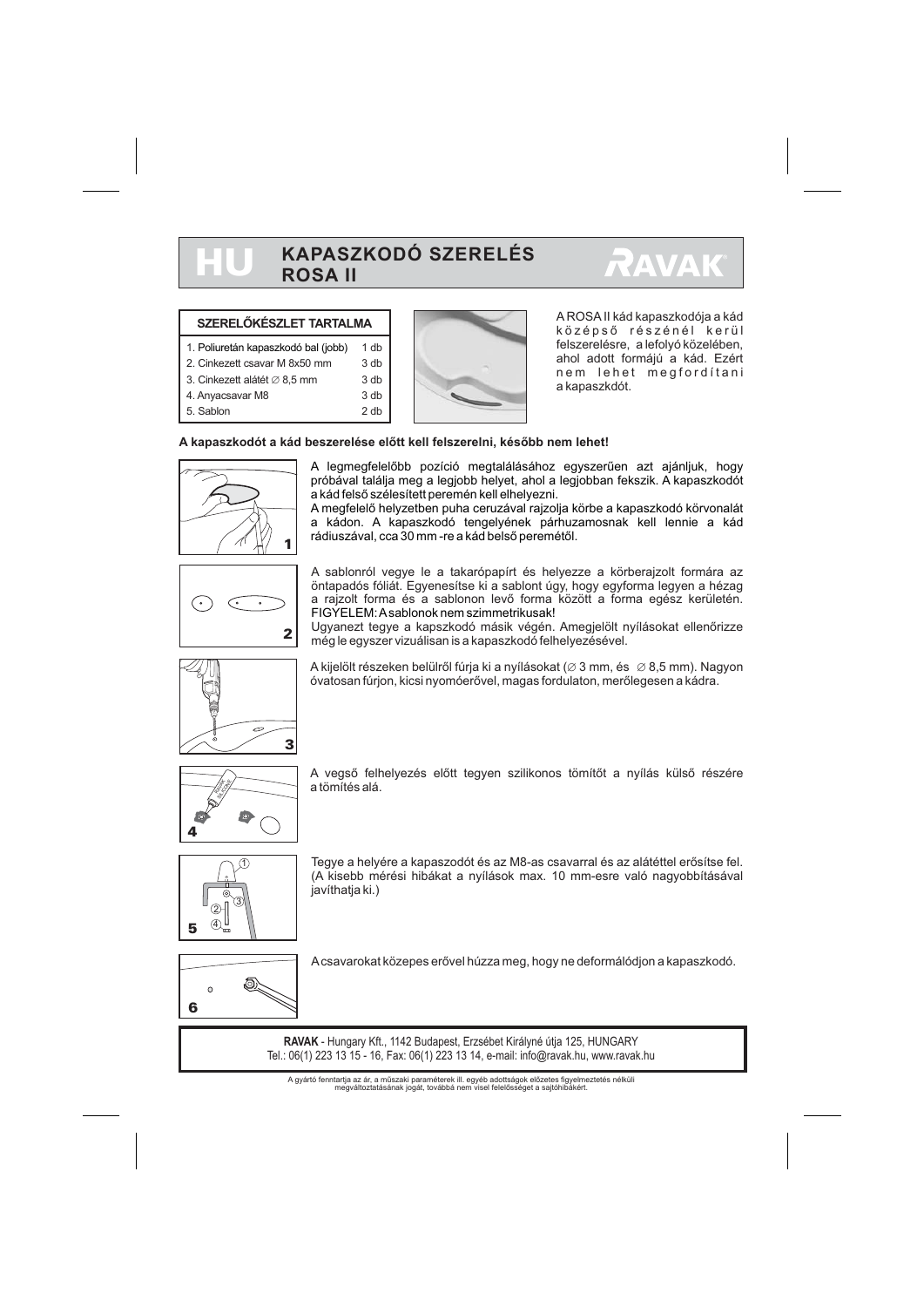#### **УСТАНОВКА РУЧКИ ROSA II** RU

# **RAVAK**

#### **МОНТАЖНЫЙ НАБОР**

- 1. Ручка PU Левая (Правая) 1 шт.
- 2. Болт оцинкованный M 8x50 мм  $3 \mu$ T
- $3.$  Шайба оцинкованная  $\varnothing$  8,5 мм  $3$  шт.
- 4. Гайка М8
- 5. Трафарет



Ha ванне ROSA II ручка vстанавливаетя в средней части ванны вблизи отверстия сточного комплекта. Форма ручки имеет разные концы и поэтому концы ручки нельзя менять местами.

Ручки устанавливаются до момента окончательной установки ванны. Установка ручек позже невозможна!

 $3<sub>III</sub>$  $2<sub>W</sub>$ 



Экспериментально выберите оптимальное расположение ручки в ванне. Материал позволяет в случае надобности откорректировать форму ручки. Ручка монтируется к верхней стороне расширенного края ванны.

Приложите ручку к ванне и карандашом наметьте площадь соприкосновения ручки с ванной. Ось ручки должна быть параллельна с радиусом ванны, т.есть  $30$  мм от внешней грани.



С трафарета снимите защитную пленку и приложите трафарет в намеченном месте к ванне. Выравните трафарет так, чтобы зазор между кривой на трафарете и кривой на ванне был одинаковый по всему периметру.

ВНИМАНИЕ: шаблоны ассиметрические.

Аналогично следуйте и на противоположном конце ручки. Намеченные отверстия визуально проверьте путем приложения кним ручки.



В намеченных местах высверлите с внутренней стороны ванны отверстия  $\varnothing$  3 мм, затем отверстия  $\varnothing$  8,5 мм. Сверлите аккуратно с применением небольшой силы, на повышенных оборотах дрели, перпендикулярно ванне.



До момента окончательной установки ручек с внешней стороны ванны по периметру отверстий нанесите слой силиконовой замазки.



Приложите ручки и с внешней стороны их закрепите шайбой и гайкой М8. (Мелкие неточности расположения можно откорректировать увеличением отверстий максимально до  $\varnothing$  10 мм!)



Гайки докрутите с применением небольшой силы, чтобы не деформировались ручки.

**OOO Ravak ru,** Staropetrovskiy pr. 7A, Moskva 125 130 tel./fax: 007 495 710 82 23, 007 495 450 12 77, e-mail: ravak@inbox.ru, www.ravak.ru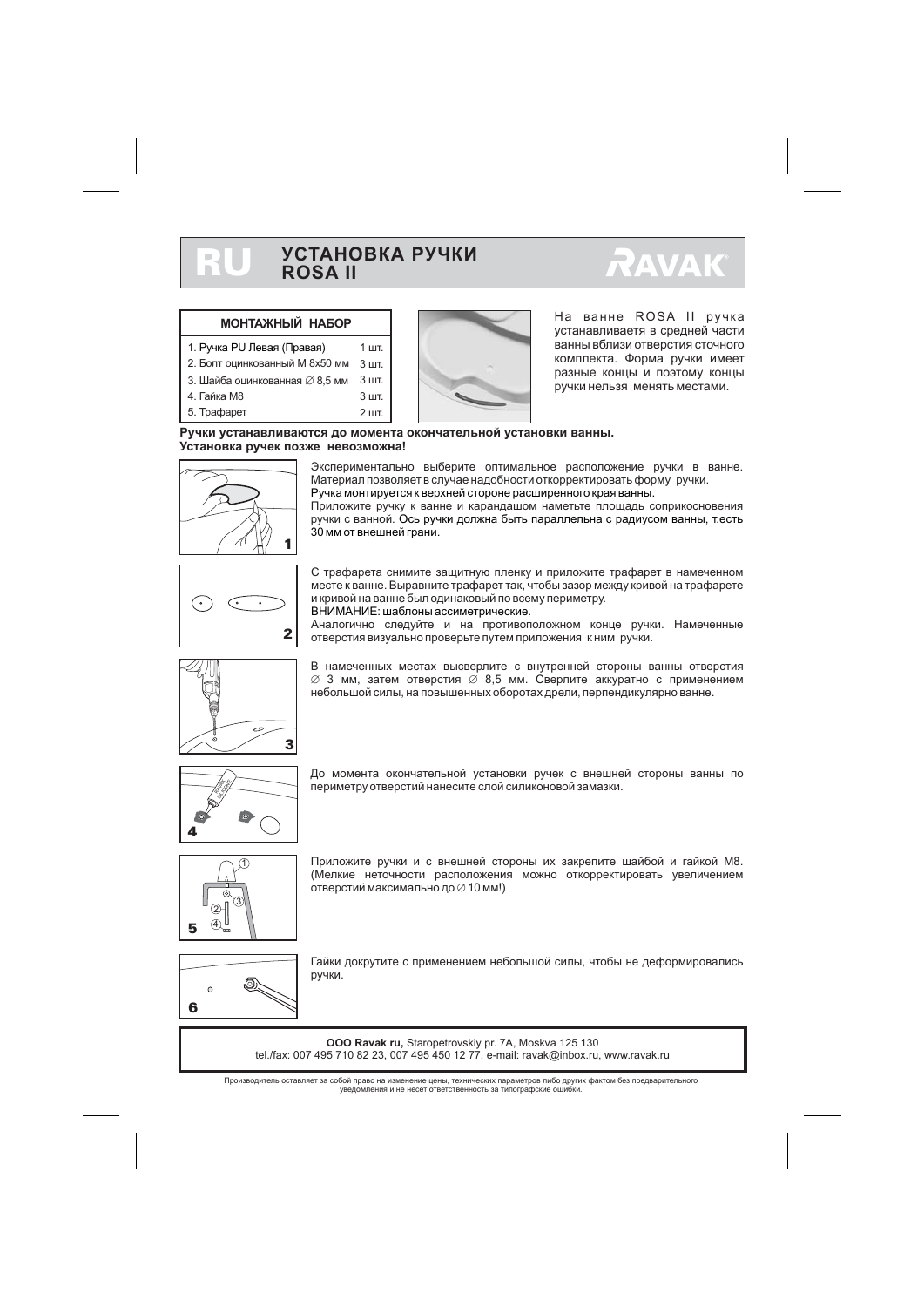## **МОНТАЖ НА ДРЪЖКА ROSA II**



#### ОСНОВЕН КОМПЕТ ЗА МОНТАЖ

- 1. Ръкохватка PU лява (дясна)
- 2. Болт поцинкован M 8x50 мм З бр.
- 3. Подложка поцинкована ⊘8.5 мм 3 бр.
- 4. Винт самопробивен М8
- 5 IIIañnou

 $\sim$ 



Върху ваната ROSAII дръжката се монтира в средната оформената част на ваната. близо до преливник.

По формата пасва с извитията на ваната, затова краищата й са различни и НЕ Е ВЪЗМОЖНО ДА СЕ ОБЪРНАТ.

#### ДРЪЖКИТЕ ТРЯБВА ДА СЕ МОНТИРАТ ПРЕДИ ВГРАЖДАНЕТО НА ВАНАТА. ДОПЪЛНИТЕЛНО МОНТИРАНЕ НЕ Е ВЪЗМОЖНО!

3 бр.

 $26p.$ 

 $16p.$ 



За да изберете най-подходящата позиция и предимно височина препоръчваме ви да изпробвате на практика позицията на дръжката върху ваната. Гъвкава дръжка може да се оформи според повърхност на ваната.

Оста на ръкохватката би трябвало да бъде успоредна на радиуса на ваната. приблизително 30 мм от външния ръб.



Махнете предпазваща хартия от шаблона и сложете прозрачнато лепящо фолио върху очертания контур върху ваната. Шаблона изравнете така, да има същото разстояние между линията очертана върху ваната и фолиото по цялата обиколка. ВНИМАНИЕ: Шаблоните не са симетрични!

По същия начин постъпвайте и с другия край на дръжката. Очертаните отвори конролирайте още веднъж визуално като сложите дръжката върху ваната.



На отбелязаните места пробийте с бормашина от вътрешна страна дупки  $\varnothing$  3 мм и след това дубки  $\varnothing$  8.5 мм. Трябва да работите много внимателно, да не натискате много, с по-високи обороти, вертикално към ваната (в ос на винт на дръжката). Пробвайте да завинтите дръжката.



Преди окончателното закрепване на дръжката сложете от външната страна около дупката под подложката силиконов уплътнител.



Допрете дръжките и от външната страна ги закрепете с болтове М8 с подложка. (Малки неточности може да поправите ако увеличите дупките до максимално  $\varnothing$  10 мм!)



Болтове затегнете с умерена сила за да не се деформира ваната.

RAVAK a.s., Obecnická 285, 261 01 Příbram 1. ČR tel.: 318 427 111, fax: 318 427 269, e-mail: info@ravak.cz, www.ravak.com, www.ravak.cz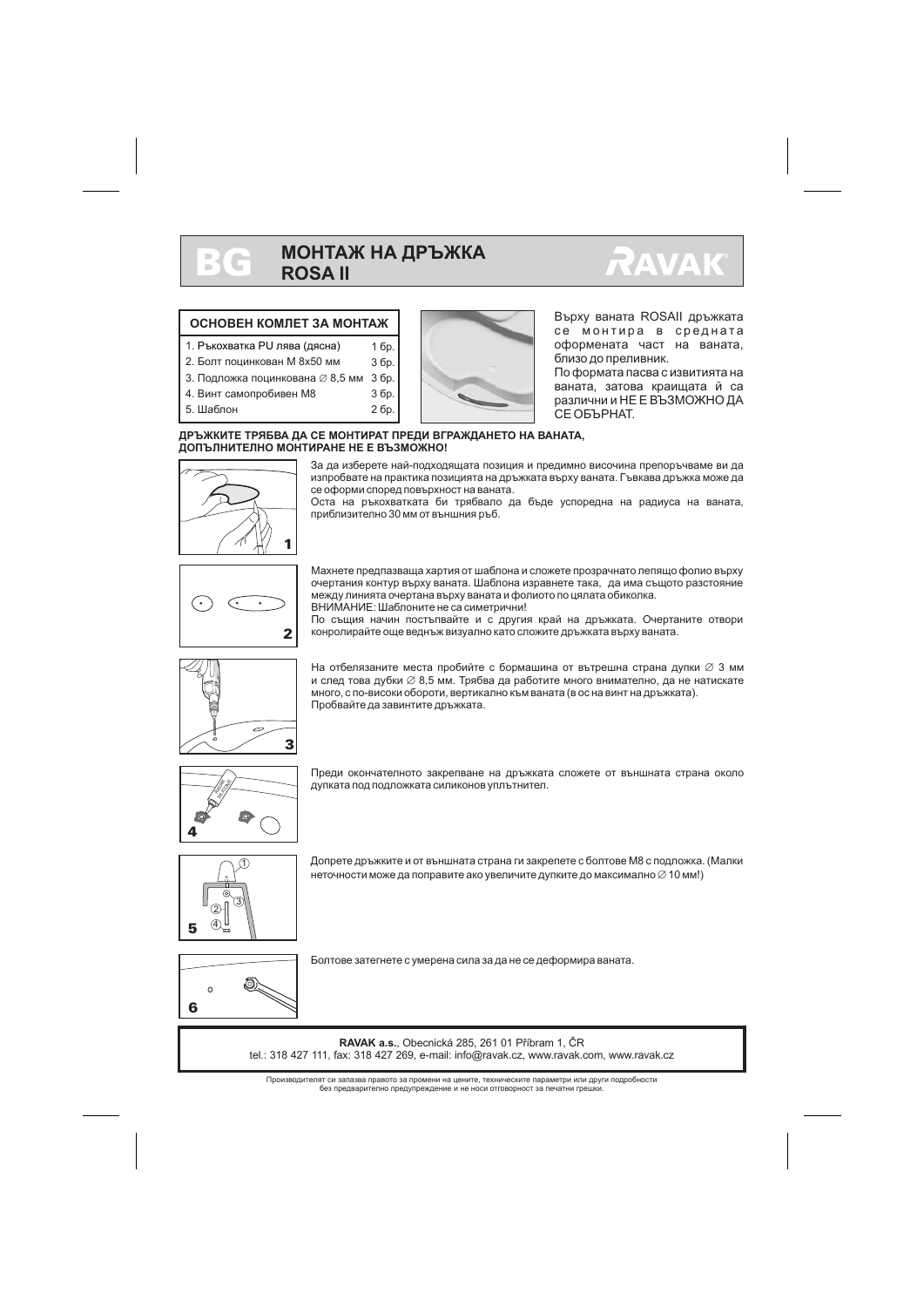



#### **JUEGO DE MONTAJE PRINCIPAL**

- 1. Pasamanos PU izquierdo (derecho) 1 pza
- 2. Tornillo M8 x 50 galvanizado 3 pzas
- 3. Arandela Ø 8,5 mm galvanizado 3 pzas
- 4. Tuerca M8
- 5. Plantilla
- 



Para la bañera ROSA II el arzón es instalado en la parte central curvada de la bañera, en la proximidad del rebose. Su curva sigue la curva de la bañera, por eso sus extremos son diferentes y NO PUEDEN SER INTERCAMBIA-DOS.

#### **Los arzones deben ser montados antes del empotramiento de la bañera, la instalación posterior no es posible!**

3 pzas 2 pzas



Para lograr la posición y sobre todola altura más adecuada, se recomienda probar su colocación en práctica dentro de la bañera.El pasamanos se instala en la superficie superior del borde ampliado de la bañera. Aplique el arzón a la bañera y copíe suavemente encima de la bañera la superficie de contacto del arzón usando un lápiz blando. El eje del pasamanos debería estar paralelo con el radio de la bañera, a unos 30 cm del canto exterior.



Retire el papel de cobertura del patrón y aplique la laminilla autoadhesiva transparente encima de la forma deseñada en la bañera. Alinee el patrón de tal manera que el espacio entre el deseño en la bañera y la laminilla sea igual en todo el contorno. ATENCIÓN: El patrón mayor no es simétrico!

Prosiga de la misma manera con el otro ase.

Revise visualmente los orificios marcados aplicando el arzón a la bañera.



Taladre en los lugares marcados del lado interno de la bañera orifícios Ø 3 mm, luego orifícios Ø 8,5 mm. Taladre con máxima cautela, aplicando solamente una leve presión, en altas revoluciones, perpendicularmente a la bañera (en el eje de la rosca del arzón).



Antes de fijar definitivamente el arzón aplique masilla de silicone en vuelta del orificio del lado externo por bajo de la arandela.



Adjunte los arzones y fíjelos del lado externo usando tornillos M8 con arandela. (Pequeñas imprecisiones de la medición pueden ser corregidas retaladrando los orificios a  $\varnothing$  10 mm como máximo!)



Ajuste los tornillos usando una fuerza adecuada para no deformar los arzones.

RAVAK IBERICA S.L., Pol. Ind. Catarroja, Calle 31, No 609, 46 470 CATARROJA (VALENCIA), España tel.: 0034 961 264 357, fax.: 0034 961 264 443, e-mail: ravak@ravak.es, ravakcz@ono.com, www.ravak.es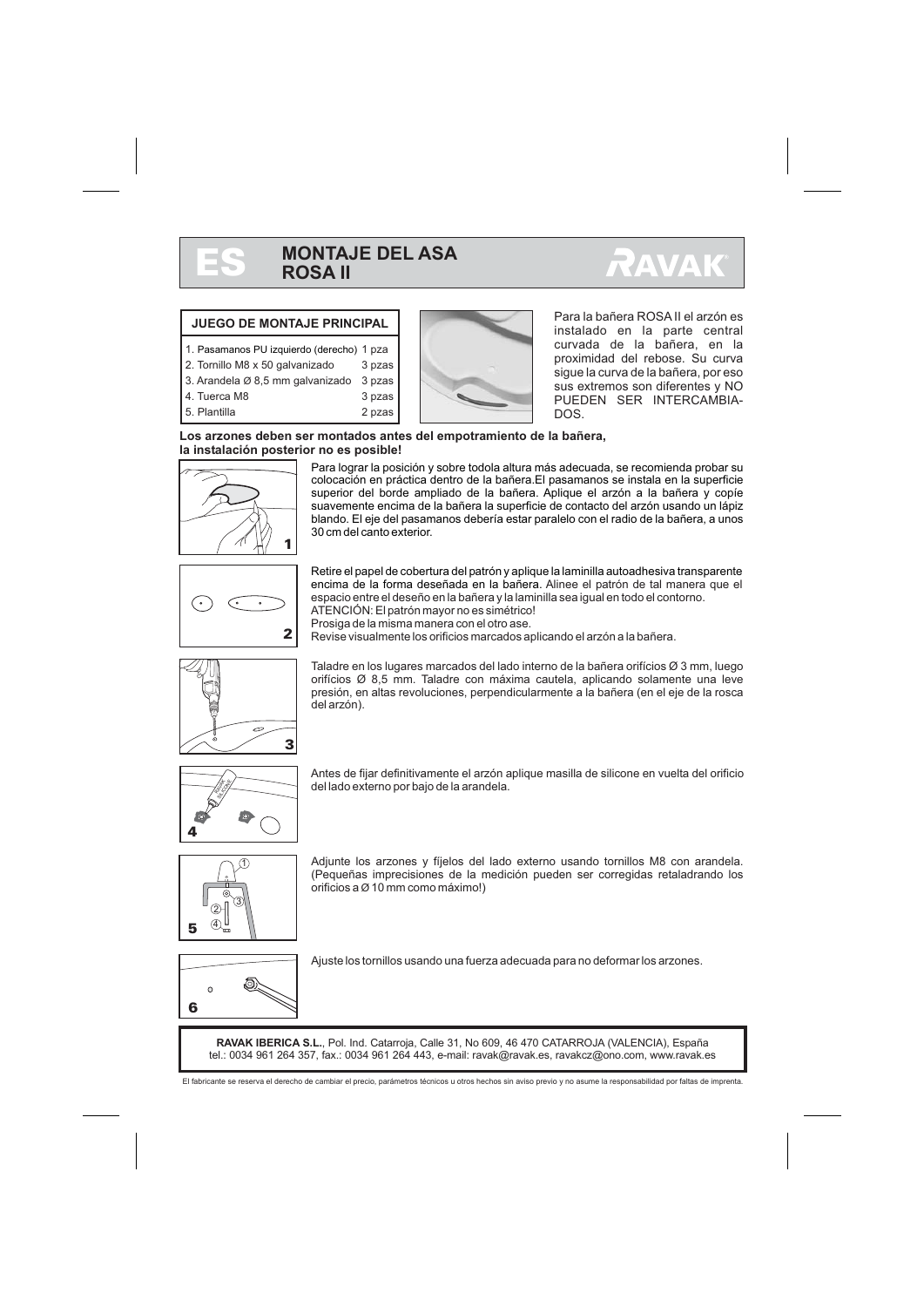

### **MONTAGE DE LA POIGNÉE ROSA II**

1 pc 3 pcs 3 pcs 3 pcs 2 pcs



#### **ASSORTIMENT DE MONTAGE**

- 1. Poignée PU gauche (droite)
- 2.vis zingué M 8x50 mm
- 3.rondelle zinguée Ø 8,5mm
- 4. écrou M8
- 5.gabarit



La poignée de la baignoire ROSA II est fixée dans la partie centrale courbée, en proximité de l'orifice d'écoulement. Sa forme est adaptée au courbement de la baignoire et on ne peut pas la RETOURNER!

#### **Il faut faire le montage des poignées avant l'installation définitive de la baignoire, le montage ultérieur n'est pas possible.**



Nous recommandons d'essayer la meilleure position (hauteur, orientation) des poignées. La main courante se place sur la surface supérieure du bord élargi de la baignoire. Contournez d'un crayon la forme de la surface de contact de la poignée sur la baignoire. L´axe de la main courante devrait être parallèle au radius de la baignoire, à environ 30 mm de l´arête extérieure.



Enlevez le papier protectrice du gabarit et mettez la feuille autoadhésive sur la forme contournée à la baignoire. Equilibrez le gabarit pour qu'il correspode avec la forme contournée à la baignoire.

ATTENTION : Les gabarits ne sont pas symétriques ! Contrôlez visuellement la précision du travail.



Au points marqués, forez les trous  $\varnothing$  3 mm et puis les trous  $\varnothing$  8,5 mm. Forez avec précaution, perpendiculairement à la baignoire (suivant l'axe du filetage de la poignée).



Avant de fixer définitivement la poignée, mastiquez de l'extérieur les endroits audessous des rondelles.



Fixez les poignées par les vis M 8 avec des rondelles (corrigez de menues incorrections par le reforage des trous à  $\varnothing$  10 mm au maximum!).



Serrez les vis avec précaution pour ne pas déformer les poignées.

**RAVAK a.s.**, Obecnická 285, 261 01 Příbram 1, ČR tel.: 318 427 111, 318 427 200, fax: 318 427 269, 318 427 278, e-mail: info@ravak.cz, www.ravak.com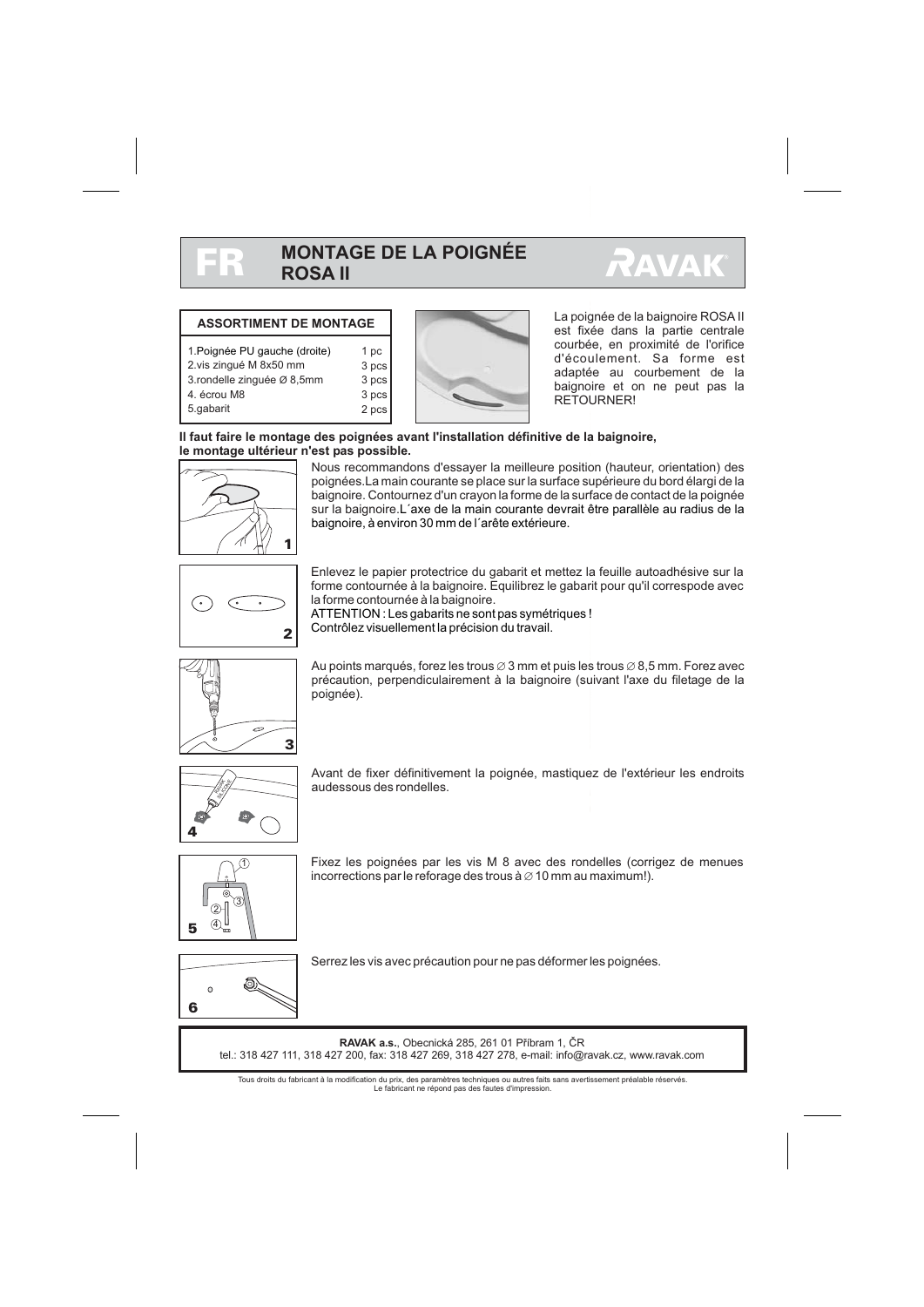# RO

# **MONTARE A MÂNERULUI PENTRU CADÃ ROSA II**



#### **KITUL DE BAZÃ PENTRU MONTARE**

| 1. mâner din PU stâng (drept) | 1 buc. |
|-------------------------------|--------|
| 2. surub galvanizat M 8x50 mm | 3 buc. |
| 3. saibă galvanizată ∅ 8,5 mm | 3 buc. |
| 4. piulită M8                 | 3 buc. |
| 5. saibă din plastic          | 2 buc. |



La cada Rosa II mânerul este montat în mijlocul părții curbate aproape de preaplin. Ambele capete ale mânerului au forme diferite pentru a se potrivi pe curbura cãzii. Mânerul nu poate fi montat invers.

#### **Mânerul trebuie montat înainte de instalarea cãzii. Nu poate fi montat dupã!**



Vă recomandăm să potriviti mânerul în diferite pozitii până găsiti pozitia corectã.Mânerul se monteazã pe partea superioarã a marginilor dilatate ale cãzii. U soara elasticitate a mânerului permite a sezarea în poziție exactă în funcție de forma cãzii. Axul mânerului trebuie sã fie paralel cu raza cãzii, cca 30 mm de la marginea exterioarã.



Axa mânerului trebuie să fie la același nivel cu marginea superioară a căzii. Înlăturati hârtia suport de pe sablon si puneti folia transparentă, autoadezivă a sablonului peste profilele deja marcate pe cadă.

ATENTIE: Sabloanele nu sunt simetrice.

Repetati etapele și pentru cealaltă parte. Verificati dacă găurile marcate sunt corecte prin asezarea mânerului peste ele.



În locurile marcate pe interiorul căzii, dați găuri cu diametrul de 3 mm. Apoi lărgiți găurile până obțineți un diametru de 8,5 mm. Procedați cu atenție! Folosiți o bormasină cu variator.



Înainte de asezarea finală a mânerului, puneti o mică cantitate de silicon pe partea exterioară a găurilor, sub șaibe.



 $\Omega$ 6

A sezați mânerul și strângeți șuruburile M8 și șaibele de pe cealaltă parte a căzii (se pot face unele ajustãri dând gãuri cu un diametru maxim de 10 mm).



Strângeti suruburile. Dacă strângeți prea tare suruburile puteți deforma mânerul.

**RAVAK a.s., Obecnická 285, 261 01 Příbram 1, ČR** tel.: 318 427 111, 318 427 200, fax: 318 427 269, 318 427 278, e-mail: info@ravak.cz, www.ravak.com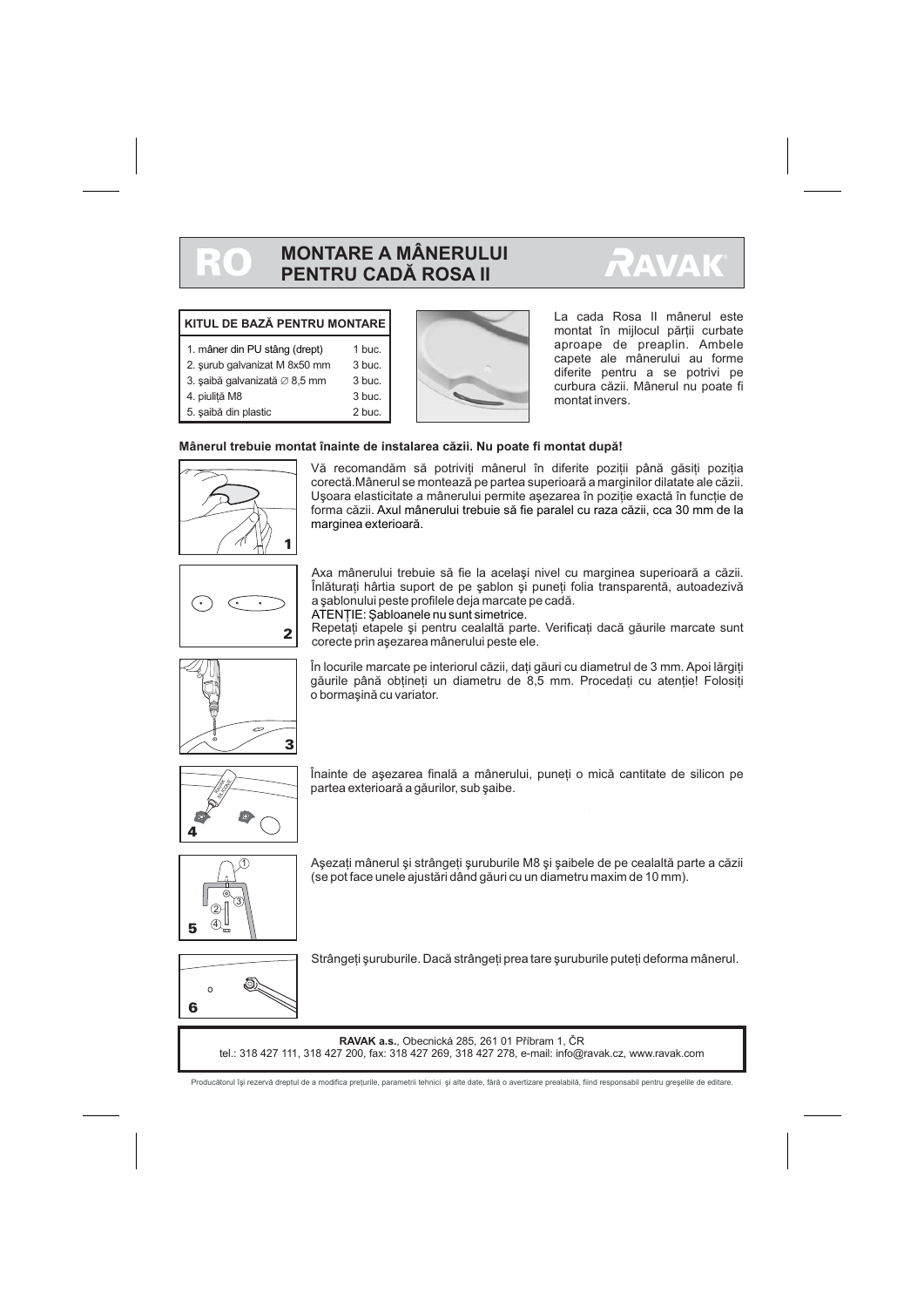

 $1$  ks

 $3$  ks 3 ks 2 ks



#### **ZÁKLADNÁ MONTÁŽNA SADA**

- 2. Skrutka pozinkovaná M 8x50 mm 3 ks
- 3. Podložka pozinkovaná  $\varnothing$  8,5 mm
- 4. Matica M8
- 5. Šablóna



Na vaňu ROSA II sa montuje madlo do strednei tvarovanei časti vane. blízko odtoku. Tvarovo nadväzuje na krivky vane, preto má odlišné konce a NIE JE MOŽNÉ ICH OBRÁTIŤ.

#### **Madlá sa montujú pred zabudovaním vane, dodatoèná montáž nie je možná!**



Na urèenie najvhodnejšej polohy odporúèame prakticky odskúšať umiestnenie madla na vani. Madlo sa osadzuje na hornú plochu rozšiereného okraja vane.. Pružné madlo je možné presne dotvarovať na plochu vane.

Priložte madlo do zvolenej polohy na vaňu a mäkkou ceruzkou označte na vani presný obrys dosadacej èasti. Os madla by mala byť rovnobežná s radiusom vane, cca 30 mm od vonkajšej hrany



Zo šablóny snímte krycí papier a priložte priehľadnú samolepiacu fóliu na predkreslený tvar na vani. Šablónu vyrovnajte tak, aby mala rovnakú medzeru medzi tvarom na vani a na fólii po celom obvode.

POZOR: Šablóny nie sú symetrické!

Rovnako postupujte aj na druhom konci madla. Označené otvory prekontrolujte vizuálne priložením madla k vani.



V označených miestach vyvŕtajte z vnútornej strany vane otvory  $\varnothing$  3 mm, potom otvory  $\varnothing$  8,5 mm. Vŕtajte veľmi opatrne, iba malou prítlačnou silou, pri vyšších otáčkách, kolmo na vaňu (v osi závitu madla).



Pred definitívnym upevnením madla naneste z vonkajšej strany okolo otvoru pod podložku silikónový tmel.



Priložte madla a z vonkajšej strany ich pripevnite skrutkami M8 s podložkou. (Malé nepresnosti merania môžete napraviť prevŕtaním otvorov maximálne na  $\varnothing$  10 mm!)



Skrutky doťahujte primeranou silou, aby nedošlo k deformácii vane.

**RAVAK SLOVAKIA s.r.o.**, Sabinovská 5, 821 02 Bratislava, obchodná kancelária: Stará Vajnorská 4, 832 55 Bratislava tel.: 02 444 550 01, fax: 02 444 550 02, e-mail: obchod@ravak.sk, www.ravak.com